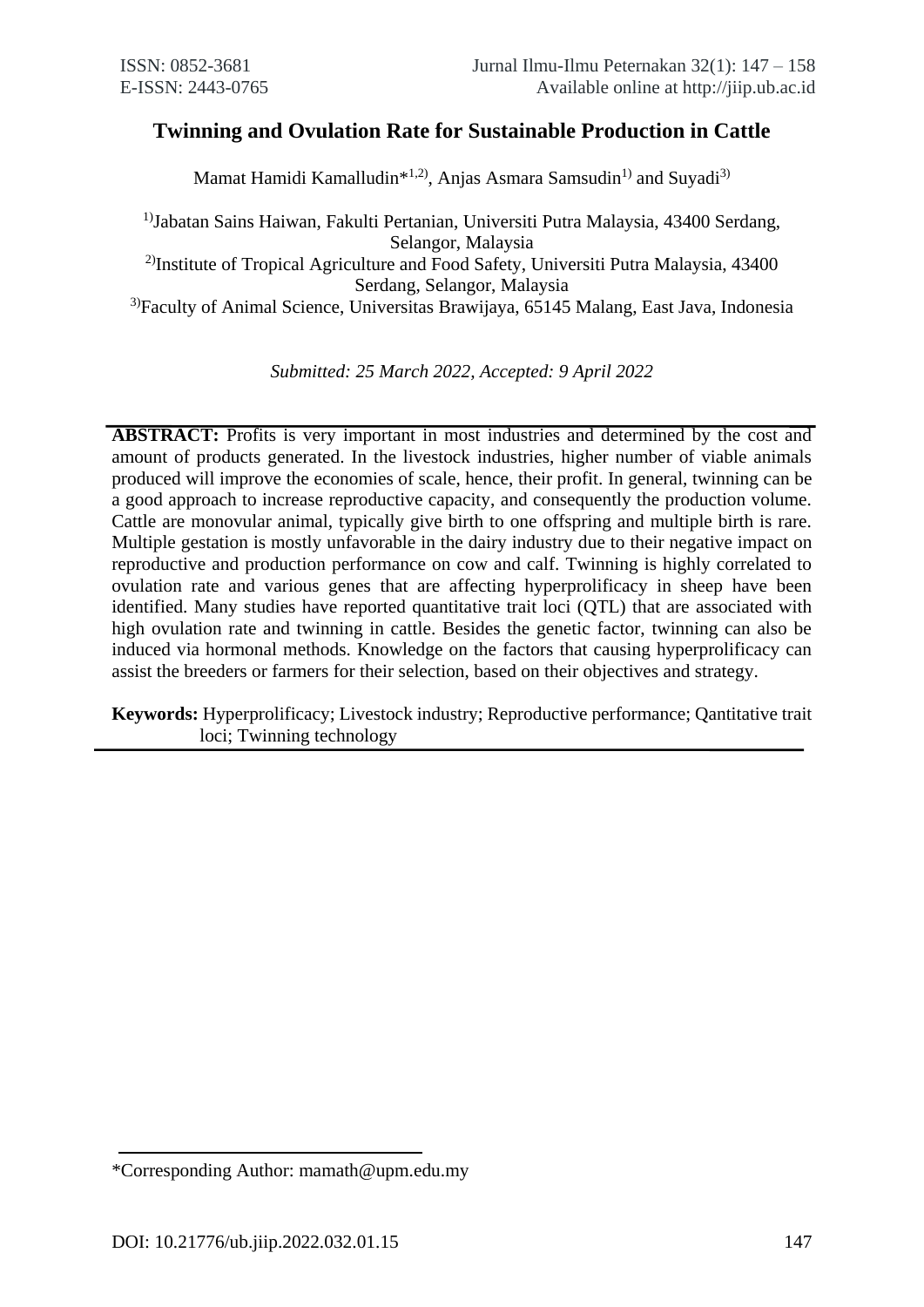# **INTRODUCTION**

Profits in most industries are determined by the amount of product and the cost of production. It is important in the beef or dairy cattle production, where the farmer can produce more viable animals that will improve the economies of scale, together with the production cost per animal. In general, twinning can be a good approach to increase reproductive capacity, and consequently the production volume. Twinning can increase reproductive efficiency by 20-30% in beef cattle (Echternkamp et al., 2007b) and 79 % greater sale for twins weaned calf compared for singles (Guerra-Martinez et al., 1990). It causes a lower cost per unit output by spreading the cost of production over more animals. In addition, it will increase the number of candidates in selection program for superior females.

Cattle are monovular animal and typically give birth to one offspring. Twinning is rare in beef cattle  $(< 1\%)$  while higher occurrence recorded in dairy cattle with 4-5 % (Komisarek and Dorynek, 2002). Holstein in the USA shown consistent increment of twinning from 1983 to 2003 and expected with the same pattern due to selection for higher milk production traits continues (Cabrera and Fricke, 2021). Factors that influencing twinning include ovulation rate, milk production, genetics, parity and season (Fricke, 2001). Besides that, incidence of twinning were associated with low progesterone level during the selection of dominant follicle in dairy cows (Carvalho et al., 2019). Pearl wrote: "From the standpoint of the practical breeder it is highly important that the phenomenon of multiple gestation in normally uniparous animals be carefully studied. Any definite and heritable increase in the fecundity and fertility of the domestic animals, if it can be gained without loss of other desirable qualities, is greatly to be desired. Cases of multiple gestation are the 'favorable<br>variations' which must serve as the which must serve as the foundations for the creation of more fertile

breeds and races" (quoted by Rutledge (Rutledge, 1975)). In dairy production, twinning is undesirable mostly due to negative impact on cow and calf related to reproductive difficulties (Kirkpatrick, 2002; Komisarek and Dorynek, 2002), decreased pregnancy rate, longer pregnancy interval (Echternkamp et al., 2007a), and metabolic disorders (Fricke, 2001) despite few were reported with superior milk yield (Sawa et al., 2015). Besides the postpartum reproductive difficulties due to twinning, increase of ovulation rate can increase prenatal and neonatal mortality. All these negative effects of twinning will cause economic loss due to interference with dairy cattle management, veterinary intervention, and maintenance (Cabrera and Fricke, 2021). However, freemartins have higher carcass quality compared to fertile females (Gregory et al., 1997), a desirable characteristic in the beef cattle sector.

There is a high correlation (0.8-0.9) between ovulation rate and twinning rate (Van Vleck et al., 1991), with low heritability  $(h^2 = 0.1)$ , increased to intermediate heritability ( $h^2 = 0.35$ ) of ovulation rate for cattle selected for twinning (Gregory et al., 1997). A lower heritability of multiple ovulation (0.028  $\pm$ 0.003) and twin birth rate  $(0.017 \pm 0.004)$ was recently reported, for herds of cattle in Ireland from year 2002 to 2012 (Fitzgerald et al., 2014). More recently, heritability estimates for twinning rate were  $0.0192 \pm$ 0.0009 and  $0.1420 + 0.0069$  for linear and threshold models, respectively for the US Holstein cattle (Lett and Kirkpatrick, 2018). Most breeds in sheep have heritability of ovulation rate range about  $0.15 - 0.25$  (Vinet et al., 2012). Heritability described as the proportion of genetic factor over the phenotypic variation observed. Low heritability and postpartum reproduction difficulties can cause slow response to selection. It appears to be challenging and time consuming due to the composite factor (genetic and non-genetic) effect, the development of a population with high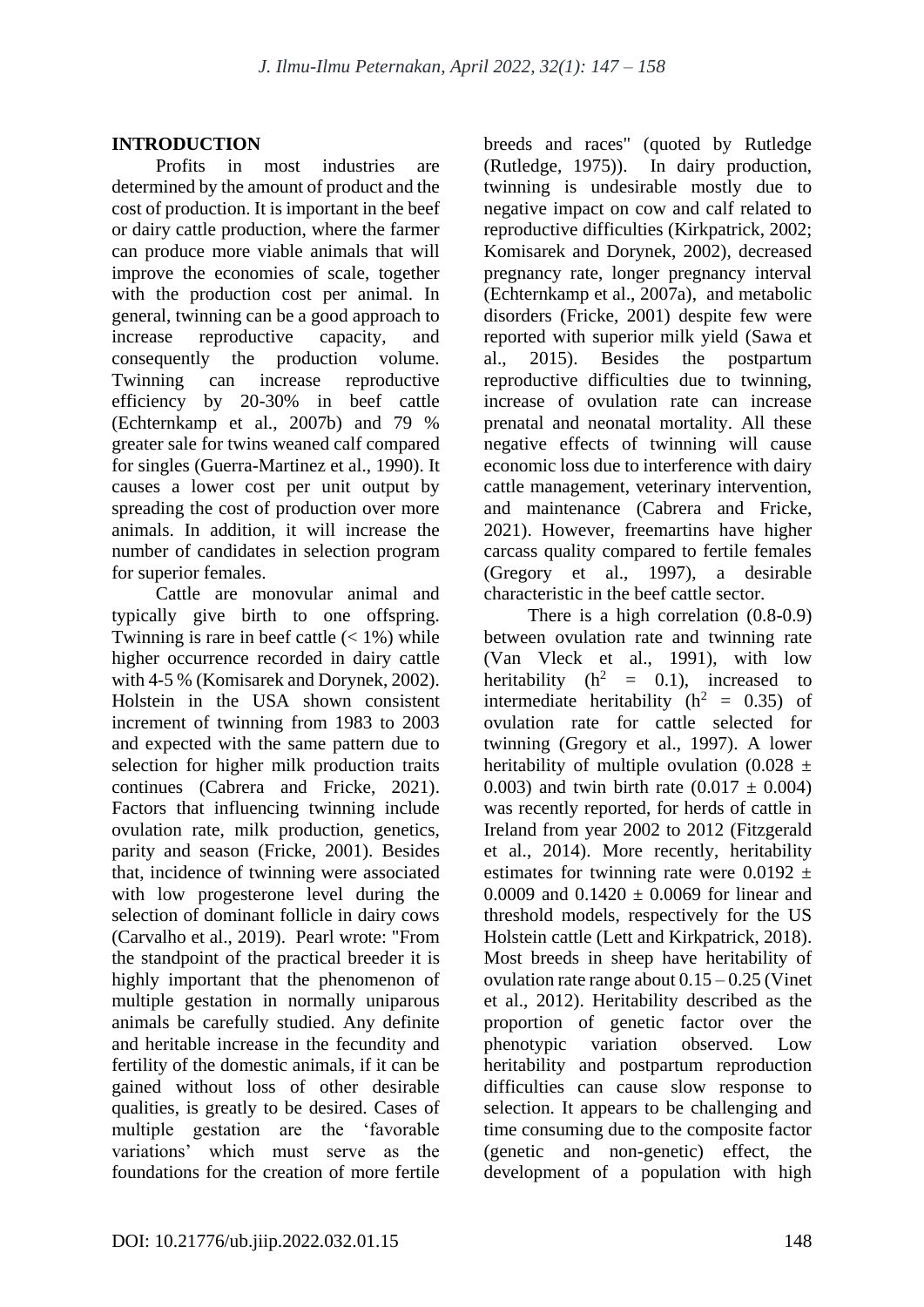twinning frequency would likely be required for consideration of a twinning technology by the beef cattle industry (Gregory et al., 1997).

## **MATERIALS AND METHODS Mechanism of Twinning**

Twinning can be categorized as monozygous and dizygous, where embryos are produced from one oocyte for the former, whereas two oocytes were fertilized to produce dizygotic twins. The monozygous twins were formed by a single, fertilized egg, which then cleaves, producing two separate embryos. Monozygous twins are considered very uncommon. By using microsatellite markers, Silva del Río et al. (Silva del Río et al., 2006) calculated only 0.33% monozygous twins birth in Holstein cattle, similar to 4 per 1000 maternities in human. As the monozygous twins originate from a cleaved single zygote, they are of the same sex, genotype, and phenotype. Most of the twins in dairy cattle are dizygous or due to multiple ovulations from a single follicular wave (Wiltbank et al., 2000).

Twinning in cattle is affected by multiple factors including genetics, breed, parity, ovulation rate and milk production (Fricke, 2001). Multiparous cows showed higher occurrences of multiple pregnancies compared to heifers (Sawa et al., 2015), with increasing incidence of twin pregnancy in successive lactations with the highest increase between first and second lactation (Fricke, 2001). Increase in peak milk production has been suggested to be a key contributor for increases in twinning rate possibly associated with higher energy diets supplement (Kinsel et al., 1998), or the "flushing" effect observed during the breeding season with high energy concentrate supplementation (Echternkamp et al., 2007a). This association may be due to increased energy intake increasing blood flow to the liver causing increased steroid metabolism (Wiltbank et al., 2000).

Scaramuzzi (Scaramuzzi et al., 2011) proposed a "window" theory, involving two different mechanisms that increase ovulatory follicle number. Lower threshold levels of FSH widen the window or time span above the threshold level allowing gonadotropin-dependent follicles to continue to grow and escape atresia. However, threshold concentrations of FSH were never confirmed and a universal value is unlikely to exist. In a normal regulatory process, the follicle sends negative feedback to the pituitary gland and lowers FSH production. As a part of the feedback mechanism, activin and inhibin that are mainly produced by the granulosa cells, antagonistically increase and decrease, respectively, FSH synthesis and release by the anterior pituitary (Knight et al., 2012). At the beginning of follicle deviation at a later stage of development, estradiol secretion is increased by the granulosa cells, continuing the depression of FSH resulting in an FSH deprived environment that suppresses small follicle development, while the largest follicle establishes dominance (Ginther et al., 2000). Ewes that carry the Boorola mutation have a larger cohort of growing follicles responsive to the FSH threshold level required for further development (Scaramuzzi et al., 2011). Multiple ovulations can be achieved with unaltered feedback context; smaller size follicles in total produce similar amounts of estradiol relative to a single large follicle (Vinet et al., 2012).

## **RESULT AND DISCUSSION Exogenous Induction**

Besides the genetic factors, twinning can also be induced via hormonal methods, which was previously studied in cattle and other ruminants (Johnson et al., 1975; Najafi et al., 2014). Most of the studies used pregnant mare serum gonadotropin (PMSG), currently termed equine chorionic gonadotropin (eCG). The eCG possesses LH- and FSH-like activity, with high affinity for receptors of both hormones in the ovary (De Rensis and López-Gatius, 2014). eCG belongs to the glycoprotein family along with LH and FSH, and has beneficial effects on follicular development and reproductive activity including embryo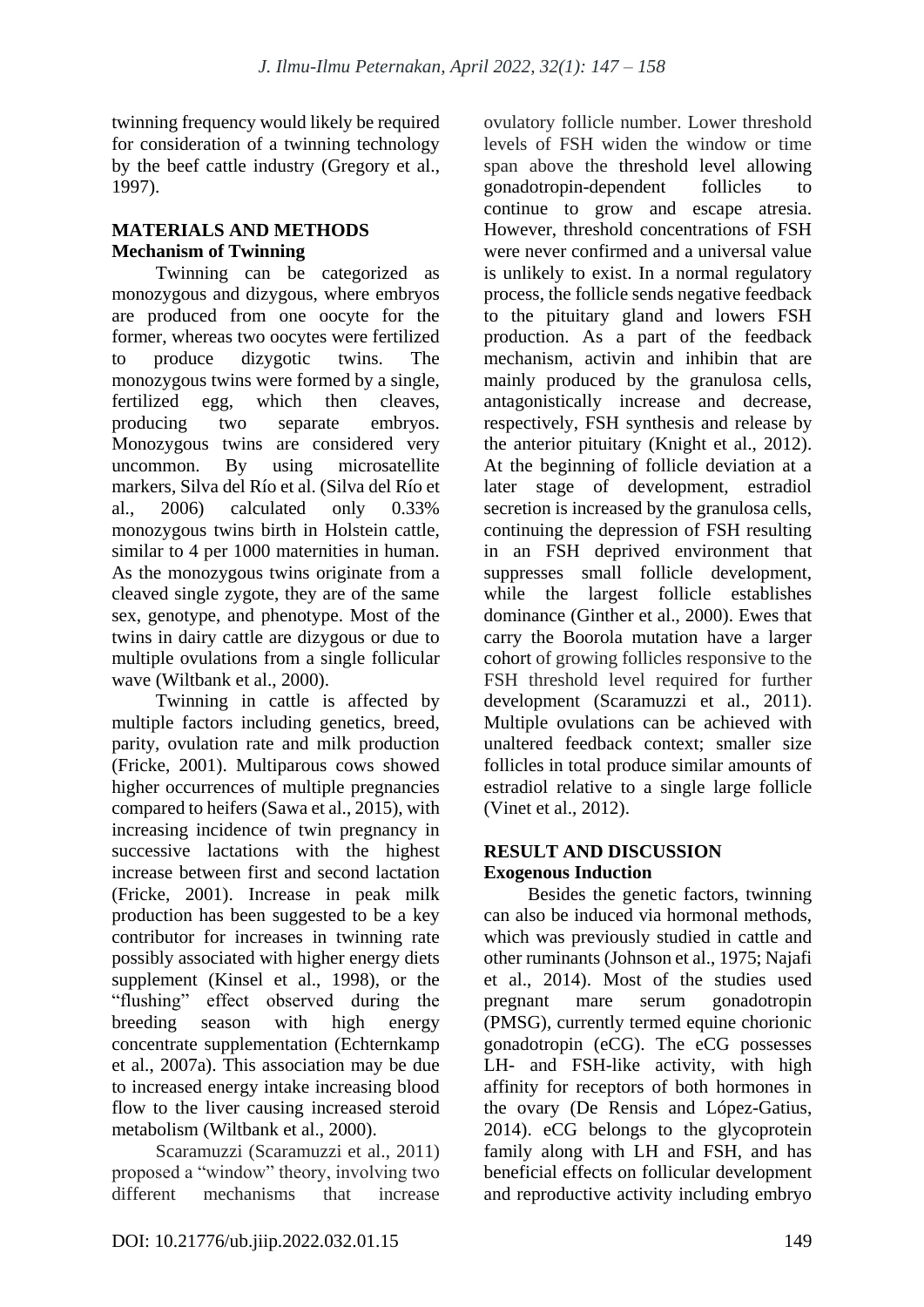development and survival (see review by De Rensis and López-Gatius, 2014) (De Rensis and López-Gatius, 2014). Recently, Martinez *et al.* (Martinez et al., 2014), reported that strategic administration of eCG increased double ovulation by 30% and twinning by 20% in treated beef heifers. The protocol was optimized by intra-muscular administration of eCG on day 3 of a synchronization procedure (total of 6 days), with dose of eCG and timing of treatment affecting the follicular dynamics and the increase in double ovulation.

Double ovulation is desirable for twinning, while incidence of more than two ovulations can lead to unfavorable multiple pregnancy (i.e., triplets and quadruplets). Nevertheless, response to hormonal treatments is highly variable, and it is difficult to predict the production of only two follicles. A formulation for hormonal induced twinning has yet to produce an optimal and uniform of result. However, there are several strategies that can be applied that may produce only single or twin pregnancies. Negative effects of multiple pregnancy can be prevented by removal partially or total sets of embryo, termed 'embryo reduction' (Andreu Vázquez, 2012).

It can be carried out by manual rupture (MR) of amniotic vesicle, or transvaginal ultrasound guided aspiration (TUGA) to remove the allanto-amniotic fluid using a guided needle. Nonetheless, this treatment is not a risk-free procedure; pregnancy losses were reported to be 13.7% higher compared to non-treated twin-pregnancy cows in the same dairy herd. Besides that, for a more preventive approach, embryo transfer can be applied to increase twinning rate with more control on number of fetuses desired. However, success in producing twin sets varies.

Intuitively, due to their uncertainty and variability, it is possible that none of these approaches is superior to another; not to mention the man-hour cost. Knowledge regarding the interaction of environmental factors and reproduction can be useful to control ovulation rate and twinning. For example, the 'flushing effect', where dietary supplementation is used to increase ovulation rate, or alternatively, ovulation rate could be reduced by decreasing the quantity or quality of feed. In addition, the inhibitory effect of estradiol, can be manipulated to reduce or increase the production of FSH, the key hormone in folliculogenesis. In the same fashion, theoretically, inhibition of estradiol metabolism by reducing feed intake, could decrease liver blood flow potentially allowing estradiol to be available longer, inhibiting FSH secretion (Wiltbank et al., 2000). Apart from the genetic and environmental factors, increased twinning rate can also be influenced by ability of the mother to maintain multiple pregnancy, termed uterine capacity, and maternal and embryonic interaction of the development and survival of the two embryos.

# **Gene Mutations Affecting Prolificacy**

Mutations have been identified at several loci on the chromosomes that affect fertility for heterozygous and homozygous ewes in some sheep breeds (**Table 1**). Except for the Santa Ines breed (Silva et al., 2011), ewes heterozygous for the mutations of *BMP15* and *GDF9* were reported to have an increase of 32-100% in the ovulation rate, while homozygotes were sterile, with primary ovarian failure (Juengel et al., 2013).

The mutation in *GDF9* gene inhibiting the conversion of Gdf9 protein into mature protein, thus, probably causing ovarian and uterine hypoplasia in homozygous ewe (Souza et al., 2014). The heterozygous genotype promotes early termination of production of biologically active mature Bmp15, causing lower *BMP15* system activity, resulting in an increase in the ovulation rate. However, Demars et al*.*  (Demars et al., 2013) have identified two novel mutations of *BMP15* that do not cause sterility in homozygous ewes and that have additive effects on the ovulation rate, similar to effects observed for *BMPR1B* (Davis et al., 1982; Mulsant et al., 2001). The alleles were named  $\text{FacX}^{\text{Gr}}$  (in French Grivette) and  $FecX<sup>O</sup>$  (in Polish Olkuska) variants, where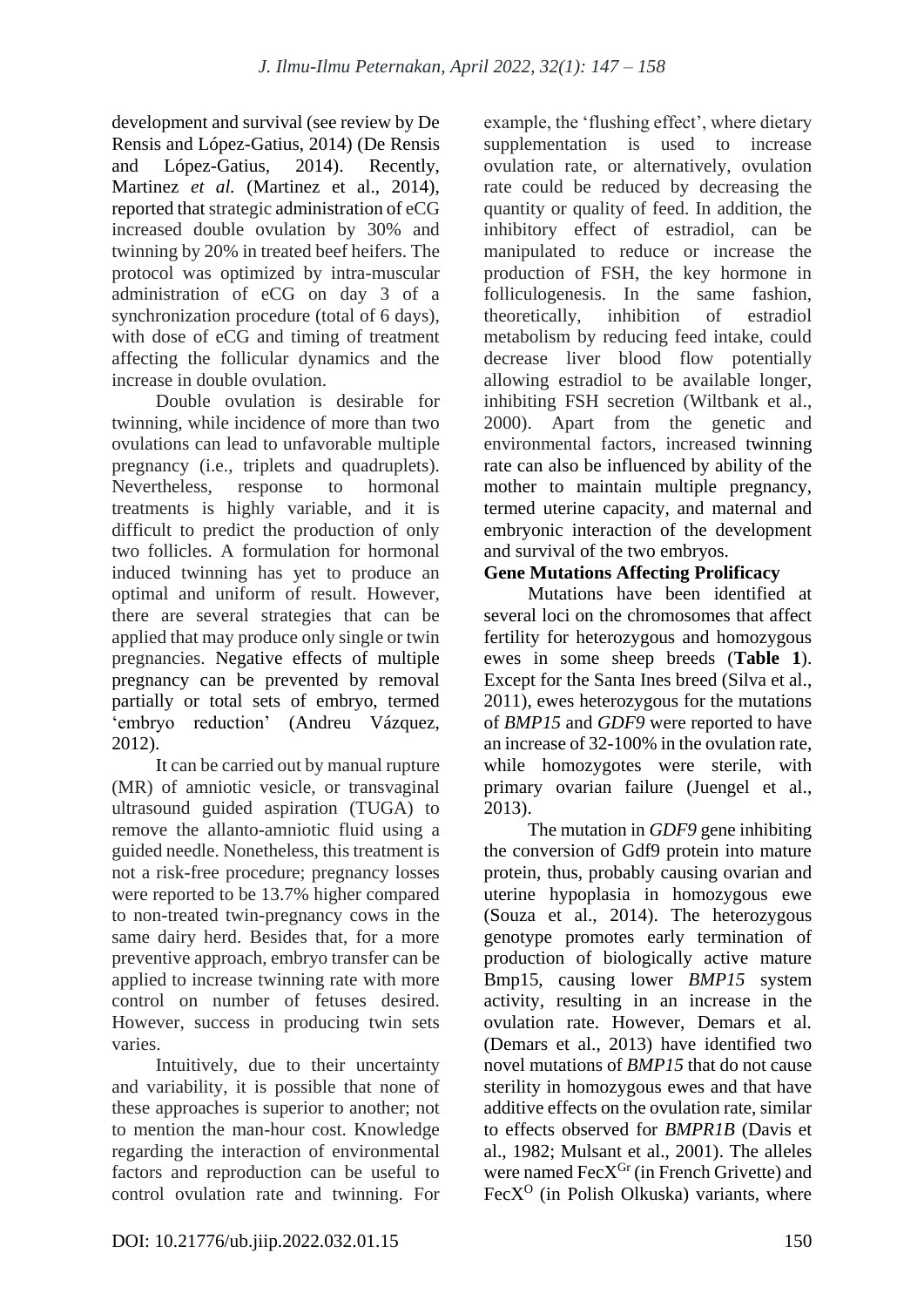homozygous ewes showed greater litter size and a higher ovulation rate, respectively. Partial inhibition of *BMP15* signalling pathway observed *in vitro* activity for  $BMP15^{N337H}$  (FecX<sup>O</sup>) well explaining the hyperprolific phenotype of homozygous

Olkuska sheep (Demars et al., 2013). Concurrently,  $FecX<sup>GR</sup>$  mutation induced complete inhibition of *BMP15* signalling. The same authors hypothesized that heterodimerization of Bmp15 with Gdf9 had sustained the biological activity.

| Table 1. List of gene mutations affecting the ovulation rate in sheep. |  |
|------------------------------------------------------------------------|--|
|------------------------------------------------------------------------|--|

| Gene / symbol   | Mutation                                                  | CHR1                      | Founder<br>breed         | REF <sub>2</sub>                                            |
|-----------------|-----------------------------------------------------------|---------------------------|--------------------------|-------------------------------------------------------------|
| BMP15 / FecXI   | Missense single nucleotide                                | X                         | Romney                   | (Bodin et al., 2007; G H                                    |
|                 | (Valine -> Aspartic acid)                                 |                           |                          | Davis et al., 2001)                                         |
| BMP15 / FecXH   | Premature stop codon                                      | X                         | Romney                   | (Bodin et al., 2007; G H<br>Davis et al., 2001)             |
| BMP15 / FecXB   | Missense single nucleotide<br>(Serine -> Isoleucine)      | X                         | <b>Belclare</b>          | (Hanrahan et al., 2004)                                     |
| BMP15 / FecXG   | Premature stop codon                                      | X                         | Belclare,<br>Cambridge   | (Hanrahan et al., 2004)                                     |
| BMP15 / FecXL   | Missense single nucleotide<br>(Cysteine -> Tyrosine)      | $\boldsymbol{\mathrm{X}}$ | Lacaune                  | (Bodin et al., 2007; Vage<br>et al., 2013)                  |
| BMP15 / FecXR   | Premature stop codon                                      | X                         | Rasa<br>Aragonesa        | (Martinez-Royo et al.,<br>2008; Monteagudo et al.,<br>2009) |
| BMP15 / FecXGr  | Missense single nucleotide<br>(Threonine -> Isoleucine)   | $\mathbf X$               | Grivette                 | (Demars et al., 2013)                                       |
| BMP15 / FecXO   | Missense single nucleotide<br>(Asparagine -> Histidine)   | X                         | Olkuska                  | (Demars et al., 2013)                                       |
| FecX2W          |                                                           | X                         | Coopworth                | (George H Davis et al.,<br>2001)                            |
| GDF9 / FecGH    | Missense single nucleotide<br>(Serine -> Phenylalanine)   | 5                         | Belclare,<br>Cambridge   | (Hanrahan et al., 2004)                                     |
| GDF9 / FecGT    | Missense single nucleotide<br>(Serine > Arginine)         | 5                         | Icelandic                | (Nicol et al., 2009)                                        |
| GDF9 / FecGE    | Missense single nucleotide<br>(Phenylalanine -> Cysteine) | 5                         | Santa Ines               | (Silva et al., 2011)                                        |
| GDF9 / FecG     | Missense single nucleotide<br>(Valine -> Methionine)      | 5                         | Norwegian<br>white sheep | (Vage et al., 2013)                                         |
| <b>BMPR-1B/</b> | Missense single nucleotide                                | 6                         | Booroola,                | (Mulsant et al., 2001;                                      |
| FecBB           | (Glutamine -> Arginine)                                   |                           | Merino                   | Souza et al., 2001)                                         |
| B4GALNT2 /      | 2 SNPs (single nucleotide                                 | 11                        | Lacaune                  |                                                             |
| FecLL           | polymorphism) close / within                              |                           |                          | (Drouilhet et al., 2013)                                    |
|                 | the gene                                                  |                           |                          |                                                             |
| Davisdale/FecD  |                                                           |                           | Leicester x<br>Romney    | (Juengel et al., 2011)                                      |

<sup>1</sup>Chromosome: <sup>2</sup>References

The hyperprolificacy of Booroola ewes was suggested by decreased in receptor activity with polymorphism in *BMPR1B,*  causing reduced sensitivity of *BMP4* action towards granulosa cells proliferation and inhibition of progesterone production (Demars et al., 2013; Fabre et al., 2006; Mulsant et al., 2001). Besides that, the

reduced BMP inhibiting action in the granulosa cells were also increase the FSH sensitivity (Fabre et al., 2006). The mutant allele of this gene showed an additive effect, where the highest ovulation rate and litter size were in the homozygous ewes. Meanwhile, Juengel *et al*. (Juengel et al., 2011) have proposed a novel major gene of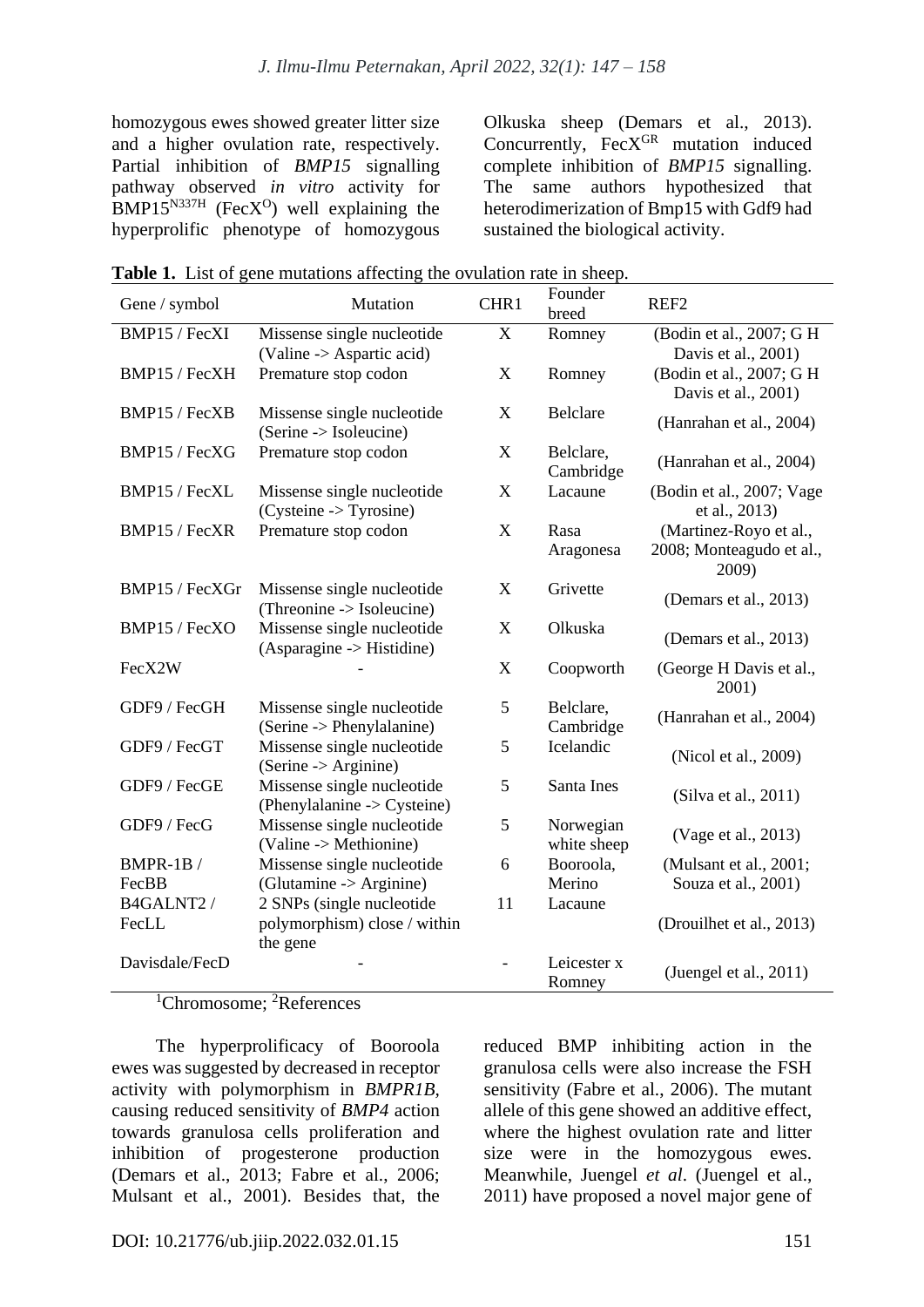the same phenotype without interaction with the *TGF-β* pathway, namely, Fecundity Davisdale (FecD). Similarly, the Fec $L^L$  gene in Lacaune sheep showed an additive effect and is controlled by an autosomal gene (Martin et al., 2014). Beta-1,4-N-acetylgalactosaminyl transferase 2 (*B4GALNT2*) was proposed as the causative gene (Drouilhet et al., 2013) and does not belong to the *TGF*- β signalling pathway.

### **Quantitative Trait Loci for Twinning and Ovulation Rate**

Conventionally, genes for the trait of interest were mapped via correlation of genomic region to the phenotype with the resulting location referred to as a quantitative trait locus (QTL). In several populations of cattle, QTL affecting twinning and ovulation rate have been reported on chromosomes 5, 7, 8, 10, 12, 14, 19, and 23 (Allan et al., 2009; Arias and Kirkpatrick, 2004; Blattman et al., 1996; Cobanoglu et al., 2005; Cruickshank et al., 2004; Gonda et al., 2004; Kappes et al., 2000; Kim et al., 2009; Kirkpatrick et al., 2000; Lien et al., 2000). Among those reported QTLs, a QTL associated for twinning rate was on BTA10 (Cobanoglu et al., 2005), the same chromosome of recently reported candidate region for ovulation rate in cattle (Kirkpatrick and Morris, 2015). However, it is a distal region of the chromosome, which is unlikely to represent the candidate region. In the most recent finding, a major QTL was identified on chromosome 11 of Holstein cattle where Luteinizing Hormone / Choriogonadotropin Receptor (*LHCGR*) and Follicle Stimulating Hormone Receptor (*FSHR*) are located (Widmer et al., 2021). Garcia-Guerra et al. (Alvaro Garcia-Guerra et al., 2018) listed chromosomal locations of quantitative trait loci and single nucleotide polymorphisms associated with twinning rate and ovulation rate in cattle.

#### **The Story of "Treble", a Highly Prolific Cow**

A cow named "Treble" had calved three sets of triplets in her lifetime (Morris et al., 2010). Triplet births in cattle are a rare occurrence; estimates range between 1 in 3500 births to 1 in 105,000 births, depending on breed (Jones and Rouse, 1920). Treble's son, "Trio", which was born in 1996 as part of the second set of triplets, sired 131 daughters from 2008-2011 at University of Wisconsin-Madison research farms using artificial insemination (Kirkpatrick and Morris, 2015). The high prolificacy trait of the founder cow was observed in her descendants sired by Trio, producing twins and triplets. This is evidence of transmission of a genetic factor across generations for this exceptional record of prolificacy. Preliminary work has confirmed that the ovulation rate is caused by a single gene, which was mapped to a narrow genomic location on chromosome 10 to an area of 1.2 Mb (Kirkpatrick and Morris, 2015).

There are seven of each protein coding and non-coding genes that reside in this candidate gene region (http://www.ncbi.nlm.nih.gov/). The protein coding genes are: *SMAD6, SMAD3, AAGAB, IQCH, C10H15orf61, MAP2K5*  and *SKOR1*. Three of those genes are considered as strong positional candidate genes; *SMAD3* and *SMAD6* that are involved in *TGF-ß* signalling system (Shi and Massagué, 2003), while *IQCH* has been associated with menarche in human females (Elks et al., 2010). In the recent study, *SMAD6* were found overexpressed in the granulosa cells of the carrier females compared to the non-carrier of the allele (Kamalludin et al., 2018). The *SMAD6* has inhibitory role in the BMP signalling pathway--high expression of this gene might had interfere the pathway and causing higher ovulation rate of the carrier. The carrier group shows greater circulating FSH, smaller individual follicles and higher ovulation rate compared to the non-carrier (A. Garcia-Guerra et al., 2018).

# **CONCLUSIONS**

Production cost has always been one of the major factors in shaping the well doing and profits in many industries. Twinning can increase reproduction ability, production volume via positive effects that can contribute towards of the same focus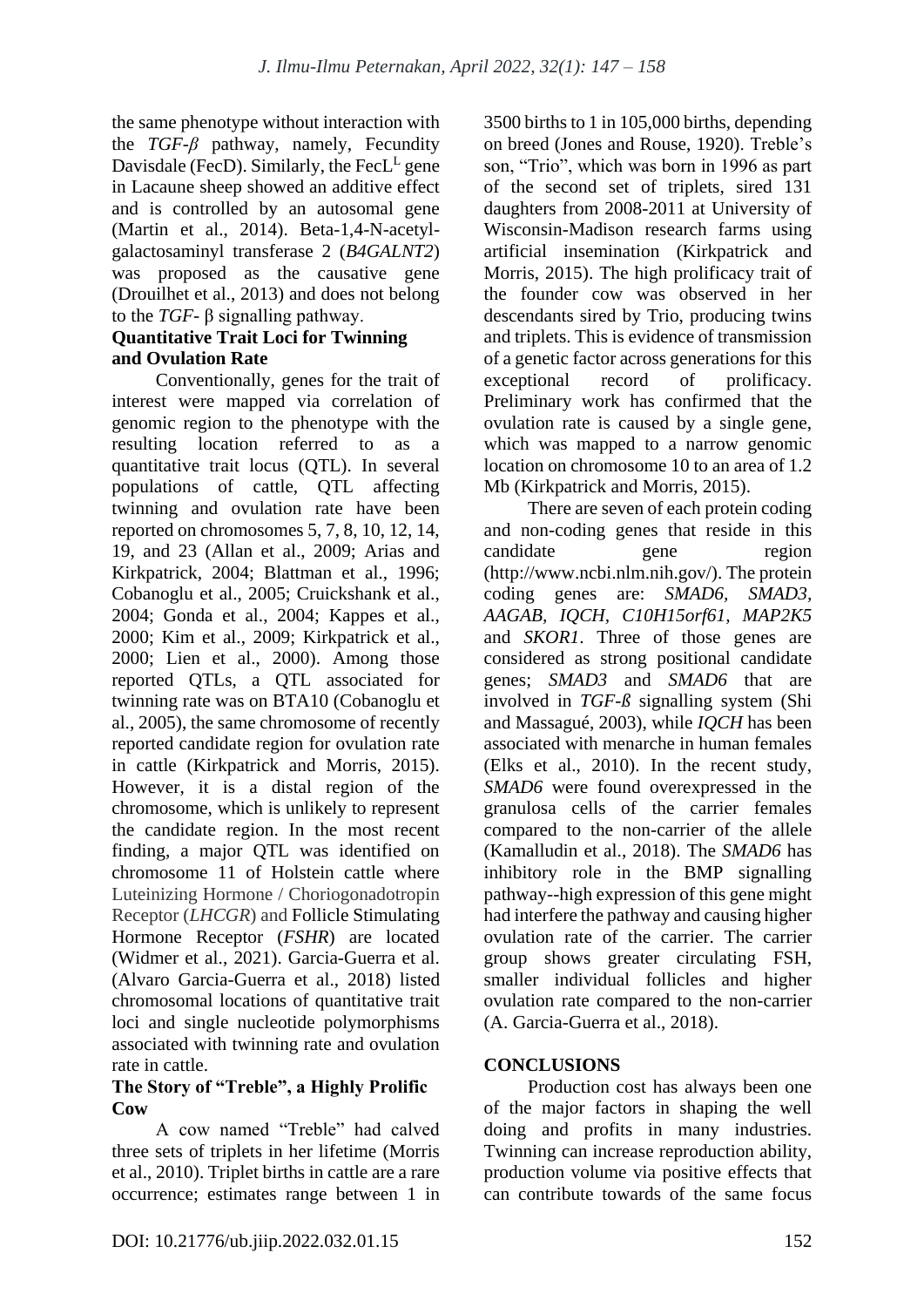above. However, depending on which industry, it also carries some negative impacts. That has made twinning an unfavorable phenotype in the dairy cattle industry, albeit higher occurrences have been recorded in the dairy cattle compared to the beef cattle. Twinning is highly correlated with ovulation rate in cattle. There are various genes that are affecting hyperprolificacy in sheep have been reported. None of those genes is corresponding to the candidate genes that effecting ovulation rate in cattle, as reported by Kirkpatrick and Morris (Kirkpatrick and Morris, 2015), the only major gene affecting ovulation rate that was reported for cattle (Kamalludin et al., 2018).

Combination of approaches including molecular markers selection for breeding, embryo transfer and hormonal manipulation is promising to rise the twinning rate despite their low heritability. Having said that, identification of the causative gene for this phenotype is a decent approach to apply in selecting (for or against) and breeding the herd while increasing or decreasing the gene frequency in the population of interest. Discovery of molecular markers that affecting the ovulation rate can be used not only for selection in cattle production, but also a valuable resource for further investigation of their effect on other species.

The negative impacts of twinning can be minimized by prior measures such as appropriate nutrition management, suitable calving facilities and expertise, and early detection of twin pregnancies for better managements. In some region, the domestic ruminant played an important role to convert low quality forage to high quality protein due to their high adaptability to the environment, besides their lower cost of production. They often reported inferior in production traits compared to the exotic breeds ie. Kedah-Kelantan cattle in Malaysia. With proper knowledge and management, twinning technologies is likely to be a good choice to increase their production by increasing their numbers. Along with ability to attend and handle multiple pregnancy complication by the

small holders, twinning technology can also be beneficial in various level and interest.

# **REFERENCES**

- Allan, M. F., Kuehn, L. A., Cushman, R. A., Snelling, W. M., Echternkamp, S. E., & Thallman, R. M. (2009). Confirmation of quantitative trait loci using a low-density single nucleotide polymorphism map for twinning and ovulation rate on bovine chromosome 51,2. *Journal of Animal Science*, *87*(1), 46–56. https://doi.org/10.2527 /jas.2008-0959
- Andreu Vázquez, C. (2012). Embryo Reduction. In *An Open Window to Decreasing the Twinning Rate in High-Producing Dairy Cattle*. Universitat Autònoma de Barcelona.
- Arias, J., & Kirkpatrick, B. (2004). Mapping of bovine ovulation rate QTL; an analytical approach for three generation pedigrees. *Animal Genetics*, *35*(1), 7–13. https://doi.org/ 10.1046/j.1365-2052.2003.01069.x
- Blattman, A. N., Kirkpatrick, B. W., & Gregory, K. E. (2009). A search for quantitative trait loci for ovulation rate in cattle. *Animal Genetics*, *27*(3), 157– 162. https://doi.org/10.1111/j.1365- 2052.1996.tb00943.x
- Bodin, L., Di Pasquale, E., Fabre, S., Bontoux, M., Monget, P., Persani, L., & Mulsant, P. (2007). A novel mutation in the bone morphogenetic protein 15 gene causing defective protein secretion is associated with both increased ovulation rate and sterility in lacaune sheep. *Endocrinology*, *148*(1), 393–400. https://doi.org/10.1210/en.2006-0764
- Cabrera, V. E., & Fricke, P. M. (2021). Economics of twin pregnancies in dairy cattle. *Animals*, *11*(2), 552. https://doi.org/10.3390/ani11020552
- Carvalho, P. D., Santos, V. G., Fricke, H. P., Hernandez, L. L., & Fricke, P. M. (2019). Effect of manipulating progesterone before timed artificial insemination on reproductive and endocrine outcomes in high-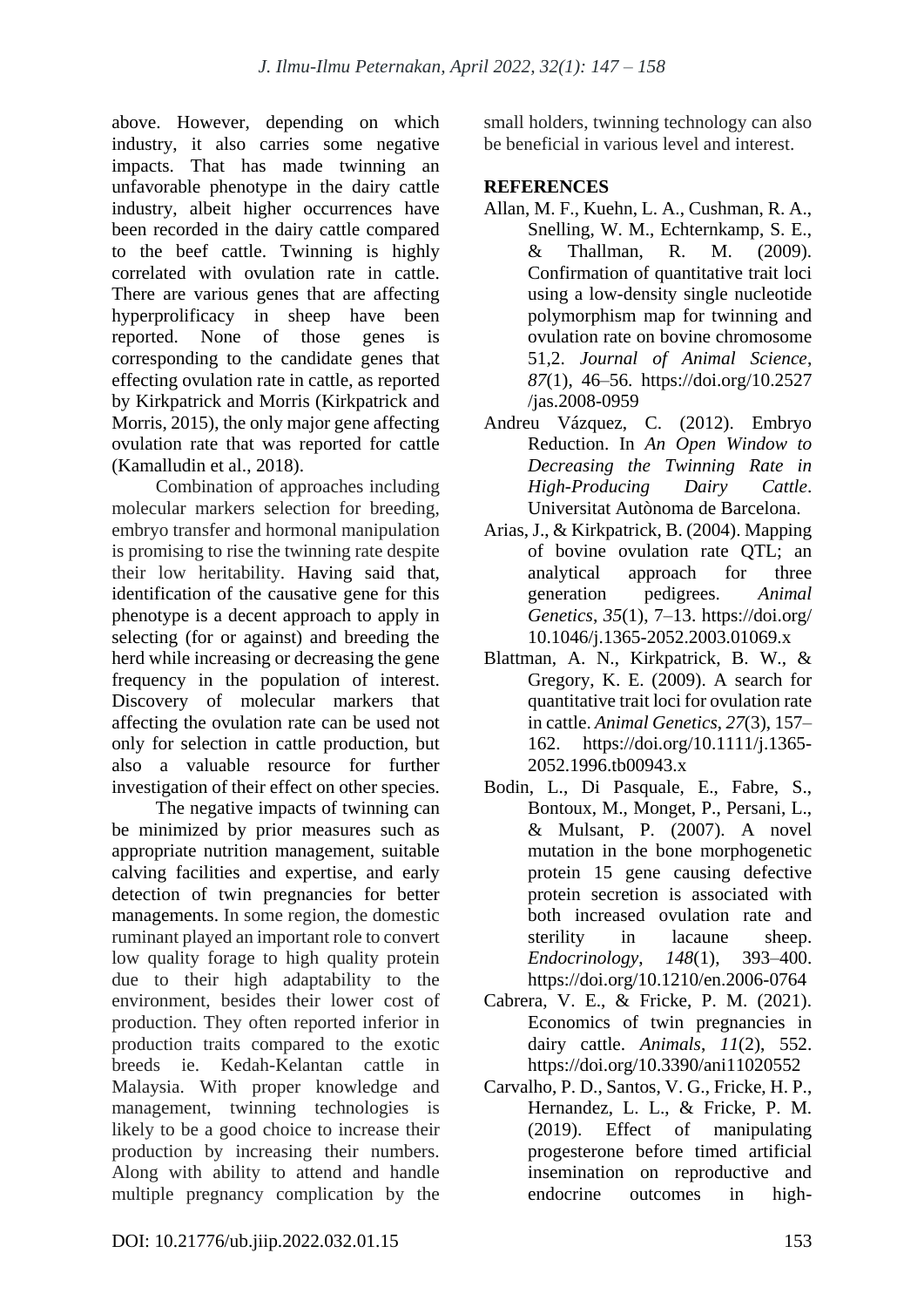producing multiparous Holstein cows. *Journal of Dairy Science*, *102*(8), 7509–7521. https://doi.org/10.3168/ jds.2019-16536

- Cobanoglu, O., Berger, P. J., & Kirkpatrick, B. W. (2005). Genome screen for twinning rate QTL in four North American Holstein families. *Animal Genetics*, *36*(4), 303–308. https://doi. org/10.1111/j.1365-2052.2005.01299.x
- Cruickshank, J., Dentine, M. R., Berger, P. J., & Kirkpatrick, B. W. (2004). Evidence for quantitative trait loci affecting twinning rate in North American Holstein cattle. *Animal Genetics*, *35*(3), 206–212. https://doi. org/10.1111/j.1365-2052.2004.01138.x
- Davis, G. H., Montgomery, G. W., Allison, A. J., Kelly, R. W., & Bray, A. R. (1982). Segregation of a major gene influencing fecundity in progeny of Booroola sheep. *New Zealand Journal of Agricultural Research*, *25*(4), 525– 529. https://doi.org/10.1080/0028823 3.1982.10425216
- Davis, G.H., Bruce, G. D., & Dodds, K. G. (2001). Ovulation rate and litter size of prolific Inverdale (FecXI) and Hanna (FecXH) sheep. *Proc Assoc Adv Anim Breed Genet*, *14*, 74–77.
- Davis, G. H., Dodds, K. G., Wheeler, R., & Jay, N. P. (2001). Evidence that an imprinted gene on the x chromosome increases ovulation rate in sheep. *Biology of Reproduction*, *64*(1), 216– 221. https://doi.org/10.1095/biolrepro d64.1.216
- De Rensis, F., & López-Gatius, F. (2014). Use of equine chorionic gonadotropin to control reproduction of the dairy cow: a review. *Reproduction in Domestic Animals*, *49*(2), 177–182. https://doi.org/10.1111/rda.12268
- Demars, J., Fabre, S., Sarry, J., Rossetti, R., Gilbert, H., Persani, L., Tosser-Klopp, G., Mulsant, P., Nowak, Z., Drobik, W., Martyniuk, E., & Bodin, L. (2013). Genome-wide association studies identify two novel bmp15 mutations responsible for an atypical hyperprolificacy phenotype in sheep.

*PLoS Genetics*, *9*(4), e1003482. https://doi.org/10.1371/journal.pgen.1 003482

- Drouilhet, L., Mansanet, C., Sarry, J., Tabet, K., Bardou, P., Woloszyn, F., Lluch, J., Harichaux, G., Viguié, C., Monniaux, D., Bodin, L., Mulsant, P., & Fabre, S. (2013). The highly prolific phenotype of lacaune sheep is associated with an ectopic expression of the B4GALNT2 gene within the ovary. *PLoS Genetics*, *9*(9), e1003809. https://doi.org/10.1371/ journal.pgen.1003809
- Echternkamp, S. E., Cushman, R. A., Allan, M. F., Thallman, R. M., & Gregory, K. E. (2007). Effects of ovulation rate and fetal number on fertility in twinproducing cattle1,2. *Journal of Animal Science*, *85*(12), 3228–3238. https://doi.org/10.2527/jas.2007-0209
- Echternkamp, S. E., Thallman, R. M., Cushman, R. A., Allan, M. F., & Gregory, K. E. (2007). Increased calf production in cattle selected for twin ovulations1,2. *Journal of Animal Science*, *85*(12), 3239–3248. https://doi.org/10.2527/jas.2007-0210
- Elks, C. E., Perry, J. R. B., Sulem, P., Chasman, D. I., Franceschini, N., He, C., Lunetta, K. L., Visser, J. A., Byrne, E. M., Cousminer, D. L., Gudbjartsson, D. F., Esko, T., Feenstra, B., Hottenga, J.-J., Koller, D. L., Kutalik, Z., Lin, P., Mangino, M., Marongiu, M., Murray, A. (2010). Thirty new loci for age at menarche identified by a meta-analysis of genome-wide association studies. *Nature Genetics*, *42*(12), 1077–1085. https://doi.org/10.1038/ng.714
- Fabre, S., Pierre, A., Mulsant, P., Bodin, L., Di Pasquale, E., Persani, L., Monget, P., & Monniaux, D. (2006). Regulation of ovulation rate in mammals: contribution of sheep genetic models. *Reproductive Biology and Endocrinology*, *4*(1), 20. https:// doi.org/10.1186/1477-7827-4-20
- Fitzgerald, A. M., Berry, D. P., Carthy, T., Cromie, A. R., & Ryan, D. P. (2014).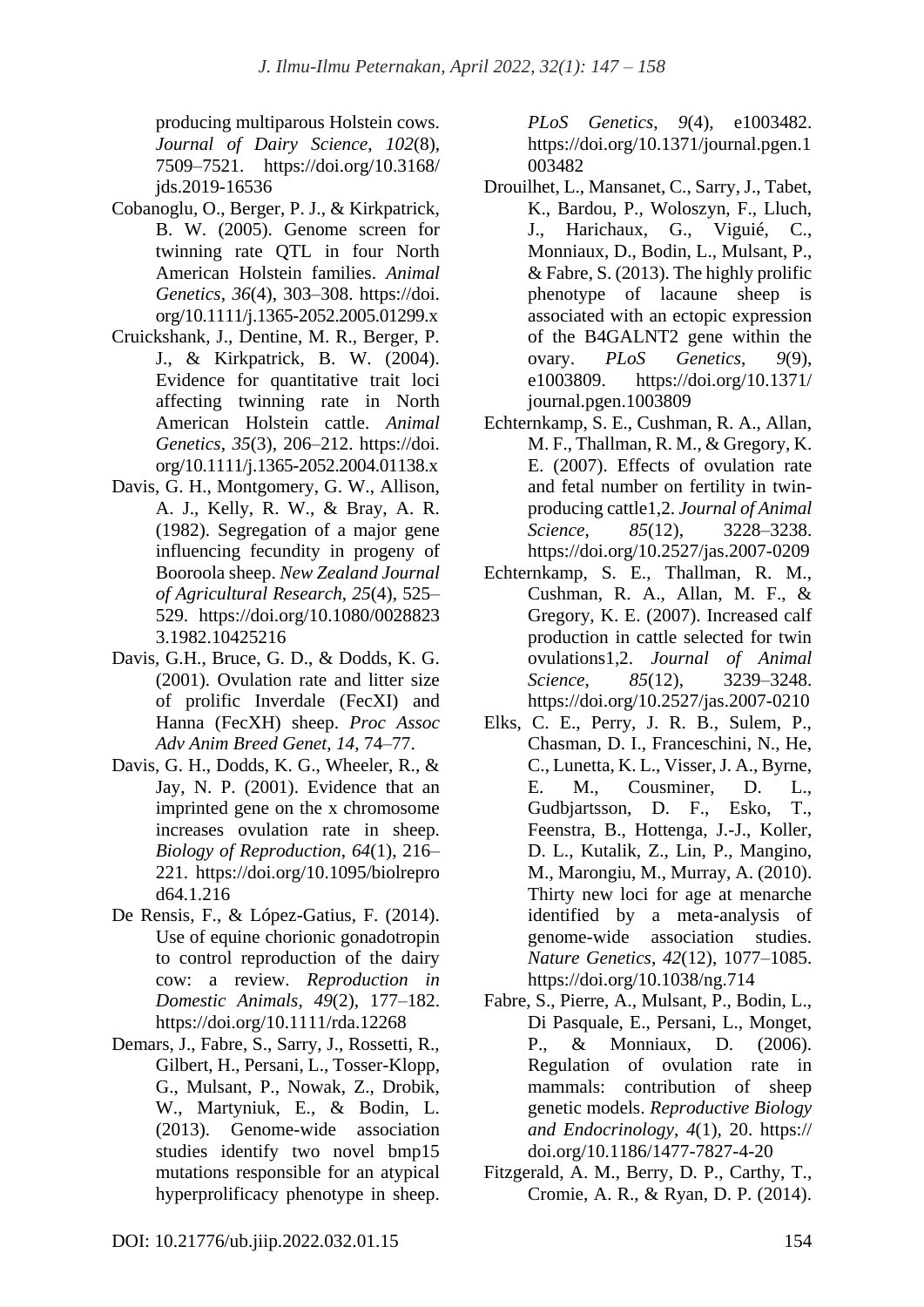Risk factors associated with multiple ovulation and twin birth rate in Irish dairy and beef cattle. *Journal of Animal Science*, *92*(3), 966–973. https://doi.org/10.2527/jas.2013-6718

- Fricke, P. M. (2001). Twinning in Dairy Cattle. *The Professional Animal Scientist*, *17*(2), 61–67. https://doi.org /10.15232/S1080-7446(15)31599-0
- Garcia-Guerra, A., Kamalludin, M. H., Kirkpatrick, B. W., & Wiltbank, M. C. (2018). Trio a novel bovine highfecundity allele: II. Hormonal profile and follicular dynamics underlying the high ovulation rate†. *Biology of Reproduction*, *98*(3), 335–349. https://doi.org/10.1093/biolre/iox156
- Garcia-Guerra, A., Wiltbank, M. C., Battista, S. E., Kirkpatrick, B. W., & Sartori, R. (2018). Mechanisms regulating follicle selection in ruminants: lessons learned from multiple ovulation models. *Animal Reproduction*, *15*(Suppl. 1), 660–679. https://doi.org/10.21451/1984-3143- AR2018-0027
- Ginther, O. J., Bergfelt, D. R., Kulick, L. J., & Kot, K. (2000). Selection of the dominant follicle in cattle: role of estradiol1. *Biology of Reproduction*, *63*(2), 383–389. https://doi.org/10.10 95/biolreprod63.2.383
- Gonda, M. G., Arias, J. A., Shook, G. E., & Kirkpatrick, B. W. (2004). Identification of an ovulation rate QTL in cattle on BTA14 using selective DNA pooling and interval mapping. *Animal Genetics*, *35*(4), 298–304. https://doi.org/10.1111/j.13 65-2052.2004.01162.x
- Gregory, K. E., Bennett, G. L., Van Vleck, L. D., Echternkamp, S. E., & Cundiff, L. V. (1997). Genetic and environmental parameters for ovulation rate, twinning rate, and weight traits in a cattle population selected for twinning. *Journal of Animal Science*, *75*(5), 1213–1222. https://doi.org/10.2527/1997.7551213x
- Guerra-Martinez, P., Dickerson, G. E., Anderson, G. B., & Green, R. D.

(1990). Embryo-transfer twinning and performance efficiency in beef production. *Journal of Animal Science*, *68*(12), 4039–4050. https:// doi.org/10.2527/1990.68124039x

- Hanrahan, J. P., Gregan, S. M., Mulsant, P., Mullen, M., Davis, G. H., Powell, R., & Galloway, S. M. (2004). Mutations in the genes for oocyte-derived growth factors GDF9 and BMP15 are associated with both increased ovulation rate and sterility in cambridge and belclare sheep (Ovis aries). *Biology of Reproduction*, *70*(4), 900–909. https://doi.org/10.1095/biol reprod.103.023093
- Johnson, M. R., Turman, E. J., & Stephens, D. F. (1975). Gonadotropin Induced Multiple Births in Beef Cows Following Estrus Synchronization. *Journal of Animal Science*, *41*(5), 1394–1399. https://doi.org/10.2527/ jas1975.4151394x
- Jones, S. V. H., & Rouse, J. E. (1920). The relation of age of dam to observed fecundity in domesticated animals. *Journal of Dairy Science*, *3*(4), 260– 290. https://doi.org/10.3168/jds.S002 2-0302(20)94273-X
- Juengel, J. L., Davis, G. H., & McNatty, K. P. (2013). Using sheep lines with mutations in single genes to better understand ovarian function. *REPRODUCTION*, *146*(4), R111– R123. https://doi.org/10.1530/REP-12-0509
- Juengel, J. L., O'Connell, A. R., French, M. C., Proctor, L. E., Wheeler, R., Farquhar, P. A., Dodds, K. G., Galloway, S. M., Johnstone, P. D., & Davis, G. H. (2011). Identification of a line of sheep carrying a putative autosomal gene increasing ovulation rate in sheep that does not appear to interact with mutations in the transforming growth factor beta superfamily. *Biology of Reproduction*, *85*(1), 113–120. https://doi.org/10.10 95/biolreprod.110.090514
- Kamalludin, M. H., Garcia-Guerra, A., Wiltbank, M. C., & Kirkpatrick, B. W.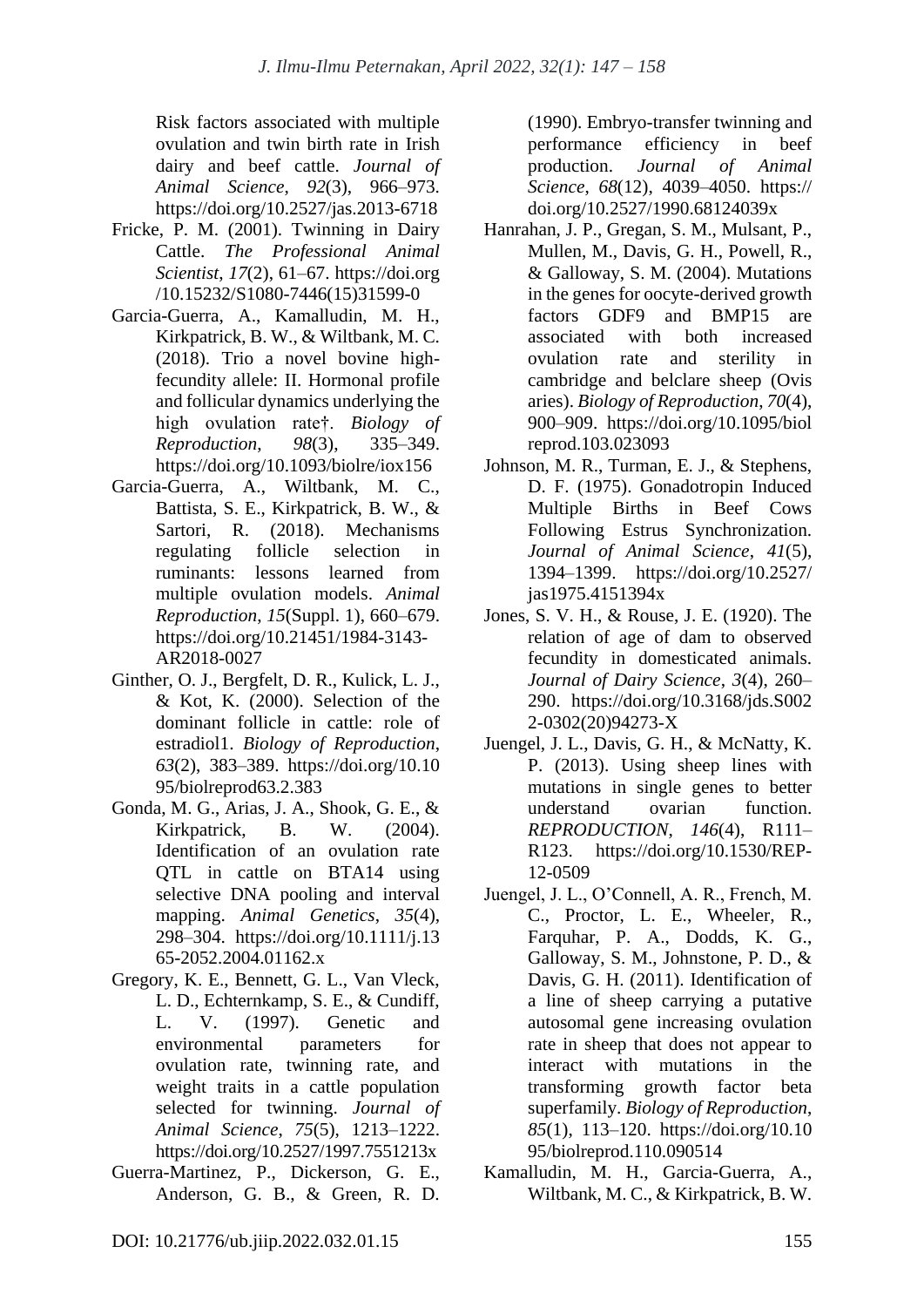(2018). Trio, a novel high fecundity allele: I. Transcriptome analysis of granulosa cells from carriers and noncarriers of a major gene for bovine ovulation rate. *Biology of Reproduction*, *98*(3), 323–334. https://doi.org/10.1093/biolre/iox133

- Kappes, S. M., Bennett, G. L., Keele, J. W., Echternkamp, S. E., Gregory, K. E., & Thallman, R. M. (2000). Initial results of genomic scans for ovulation rate in a cattle population selected for increased twinning rate. *Journal of Animal Science*, *78*(12), 3053. https:// doi.org/10.2527/2000.78123053x
- Kim, E.-S., Shi, X., Cobanoglu, O., Weigel, K., Berger, P. J., & Kirkpatrick, B. W. (2009). Refined mapping of twinningrate quantitative trait loci on bovine chromosome 5 and analysis of insulinlike growth factor-1 as a positional candidate gene1. *Journal of Animal Science*, *87*(3), 835–843. https://doi.org/10.2527/jas.2008-1252
- Kinsel, M. L., Marsh, W. E., Ruegg, P. L., & Etherington, W. G. (1998). Risk factors for twinning in dairy cows. *Journal of Dairy Science*, *81*(4), 989– 993. https://doi.org/10.3168/jds.S002 2-0302(98)75659-0
- Kirkpatrick, B. W., Byla, B. M., & Gregory, K. E. (2000). Mapping quantitative trait loci for bovine ovulation rate. *Mammalian Genome*, *11*(2), 136–139. https://doi.org/10.1007/s003350010026
- Kirkpatrick, B. W., & Morris, C. A. (2015). A major gene for bovine ovulation rate. *PLOS ONE*, *10*(6), e0129025. https://doi.org/10.1371/journal.pone.0 129025
- Knight, P. G., Satchell, L., & Glister, C. (2012). Intra-ovarian roles of activins and inhibins. *Molecular and Cellular Endocrinology*, *359*(1–2), 53–65. https: //doi.org/10.1016/j.mce.2011.04.024
- Komisarek, J., & Dorynek, Z. (2002). Genetic aspects of twinning in cattle. *Journal of Applied Genetics*, *43*(1), 55–68.
- Lett, B. M., & Kirkpatrick, B. W. (2018). Short communication: heritability of

twinning rate in holstein cattle. *Journal of Dairy Science*, *101*(5), 4307–4311. https://doi.org/10.3168/jd s.2017-13660

- Lien, S., Karlsen, A., Klemetsdal, G., Våge, D. I., Olsaker, I., Klungland, H., Aasland, M., Heringstad, B., Ruane, J., & Gomez-Raya, L. (2000). A primary screen of the bovine genome for quantitative trait loci affecting twinning rate. *Mammalian Genome*, *11*(10), 877–882. https://doi.org/10.10 07/s003350010180
- Martin, P., Raoul, J., & Bodin, L. (2014). Effects of the FecL major gene in the Lacaune meat sheep population. *Genetics Selection Evolution*, *46*(1), 48. https://doi.org/10.1186/1297-9686 -46-48
- Martinez-Royo, A., Jurado, J. J., Smulders, J. P., Martí, J. I., Alabart, J. L., Roche, A., Fantova, E., Bodin, L., Mulsant, P., Serrano, M., Folch, J., & Calvo, J. H. (2008). A deletion in the bone morphogenetic protein 15 gene causes sterility and increased prolificacy in Rasa Aragonesa sheep. *Animal Genetics*, *39*(3), 294–297. https://doi. org/10.1111/j.1365-2052.2008.01707.x
- Martinez, M. F., Tutt, D., Quirke, L. D., Tattersfield, G., & Juengel, J. L. (2014). Development of a GnRH-PGF2α-progesterone-based synchronization protocol with eCG for inducing single and double ovulations in beef cattle1,2. *Journal of Animal Science*, *92*(11), 4935–4948. https://doi.org/10.2527/jas.2013-7512
- Monteagudo, L. V., Ponz, R., Tejedor, M. T., Laviña, A., & Sierra, I. (2009). A 17bp deletion in the Bone Morphogenetic Protein 15 (BMP15) gene is associated to increased prolificacy in the Rasa Aragonesa sheep breed. *Animal Reproduction Science*, *110*(1–2), 139–146. https://doi. org/10.1016/j.anireprosci.2008.01.005
- Morris, C. A., Wheeler, M., Levet, G. L., & Kirkpatrick, B. W. (2010). A cattle family in New Zealand with triplet calving ability. *Livestock Science*,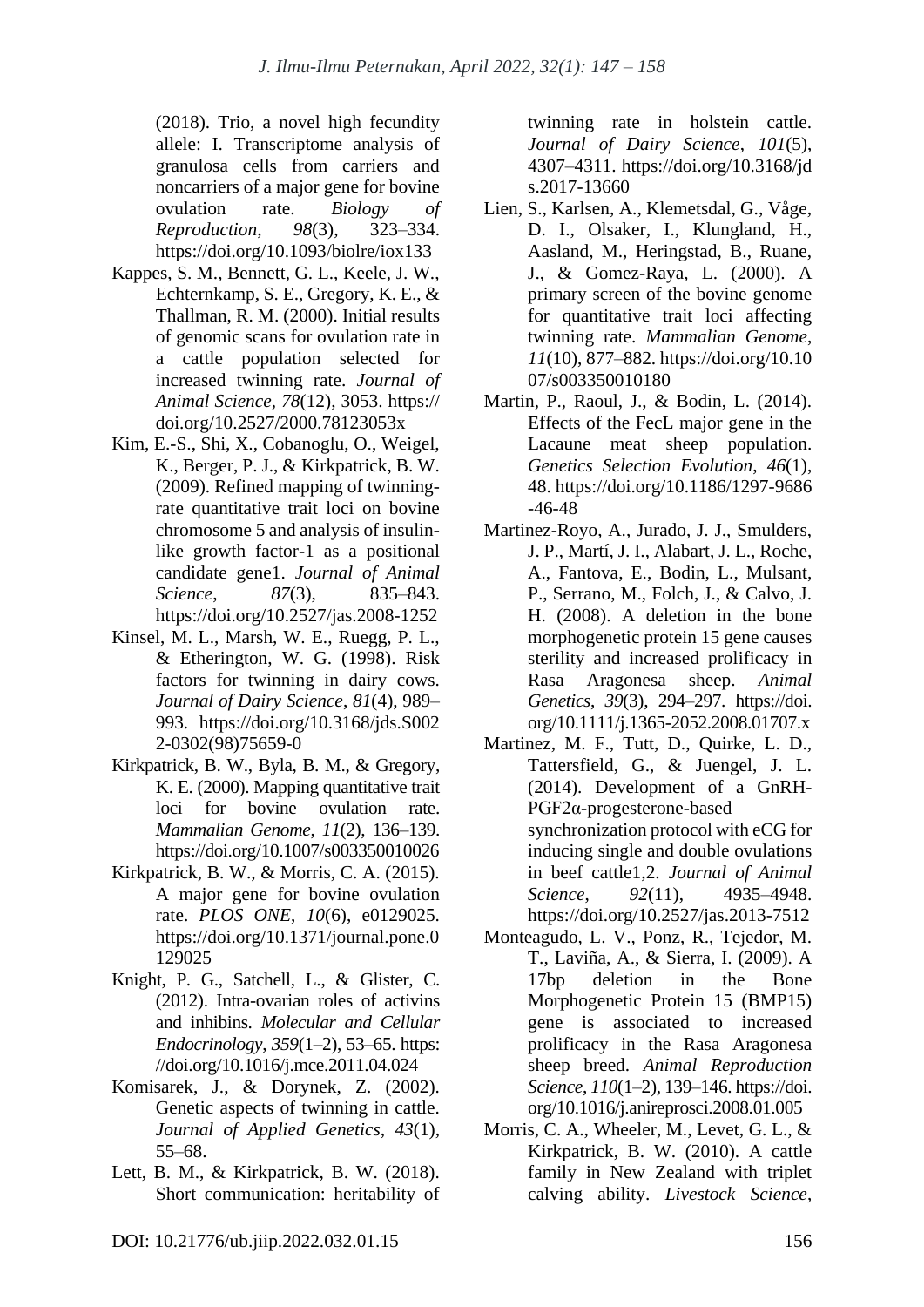*128*(1–3), 193–196. https://doi.org/10. 1016/j.livsci.2009.11.009

- Mulsant, P., Lecerf, F., Fabre, S., Schibler, L., Monget, P., Lanneluc, I., Pisselet, C., Riquet, J., Monniaux, D., Callebaut, I., Cribiu, E., Thimonier, J., Teyssier, J., Bodin, L., Cognié, Y., Chitour, N., & Elsen, J.-M. (2001). Mutation in bone morphogenetic protein receptor-IB is associated with increased ovulation rate in Booroola Mérino ewes. *Proceedings of the National Academy of Sciences*, *98*(9), 5104–5109. https://doi.org/10.1073/ pnas.091577598
- Najafi, G., Cedden, F., Mojtahedi, S., & Aliverdinasab, R. (2014). Estrus synchronization adn twinning rate of ghezel ewes treated with CIDR and PMSG during the breeding season. *Online Journal of Animal and Feed Research*, *4*(6), 144–149.
- Nicol, L., Bishop, S. C., Pong-Wong, R., Bendixen, C., Holm, L.-E., Rhind, S. M., & McNeilly, A. S. (2009). Homozygosity for a single base-pair mutation in the oocyte-specific GDF9 gene results in sterility in Thoka sheep. *REPRODUCTION*, *138*(6), 921–933. https://doi.org/10.1530/REP -09-0193
- Rutledge, J. J. (1975). Twinning in Cattle. *Journal of Animal Science*, *40*(5), 803–815. https://doi.org/10.2527/jas 1975.405803x
- Sawa, A., Bogucki, M., & Głowska, M. (2015). Effect of single and multiple pregnancies on performance of primiparous and multiparous cows. *Archives Animal Breeding*, *58*(1), 43– 48. https://doi.org/10.5194/aab-58-43 -2015
- Scaramuzzi, R. J., Baird, D. T., Campbell, B. K., Driancourt, M.-A., Dupont, J., Fortune, J. E., Gilchrist, R. B., Martin, G. B., McNatty, K. P., McNeilly, A. S., Monget, P., Monniaux, D., Viñoles, C., & Webb, R. (2011). Regulation of folliculogenesis and the determination of ovulation rate in ruminants. *Reproduction, Fertility*

*and Development*, *23*(3), 444–467. https://doi.org/10.1071/RD09161

- Shi, Y., & Massagué, J. (2003). Mechanisms of TGF-β Signaling from Cell Membrane to the Nucleus. *Cell*, *113*(6), 685–700. https://doi.org/10. 1016/S0092-8674(03)00432-X
- Silva, B. D. M., Castro, E. A., Souza, C. J. H., Paiva, S. R., Sartori, R., Franco, M. M., Azevedo, H. C., Silva, T. A. S. N., Vieira, A. M. C., Neves, J. P., & Melo, E. O. (2011). A new polymorphism in the Growth and Differentiation Factor 9 (GDF9) gene is associated with increased ovulation rate and prolificacy in homozygous sheep. *Animal Genetics*, *42*(1), 89–92. https://doi.org/10.1111/j.1365-2052.2 010.02078.x
- Silva del Río, N., Kirkpatrick, B. W., & Fricke, P. M. (2006). Observed frequency of monozygotic twinning in Holstein dairy cattle. *Theriogenology*, *66*(5), 1292–1299. https://doi.org/10. 1016/j.theriogenology.2006.04.013
- Souza, C. J. H., McNeilly, A. S., Benavides, M. V., Melo, E. O., & Moraes, J. C. F. (2014). Mutation in the protease cleavage site of GDF9 increases ovulation rate and litter size in heterozygous ewes and causes infertility in homozygous ewes. *Animal Genetics*, *45*(5), 732–739. https://doi.org/10.1111/age.12190
- Souza, C., MacDougall, C., MacDougall, C., Campbell, B., McNeilly, A., & Baird, D. (2001). The Booroola (FecB) phenotype is associated with a mutation in the bone morphogenetic receptor type 1 B (BMPR1B) gene. *Journal of Endocrinology*, *169*(2), R1–R6. https://doi.org/10.1677/joe.0 .169r001
- Våge, D. I., Husdal, M., Kent, M. P., Klemetsdal, G., & Boman, I. A. (2013). A missense mutation in growth differentiation factor 9 (GDF9) is strongly associated with litter size in sheep. *BMC Genetics*, *14*(1), 1. https://doi.org/10.1186/1471 -2156-14-1